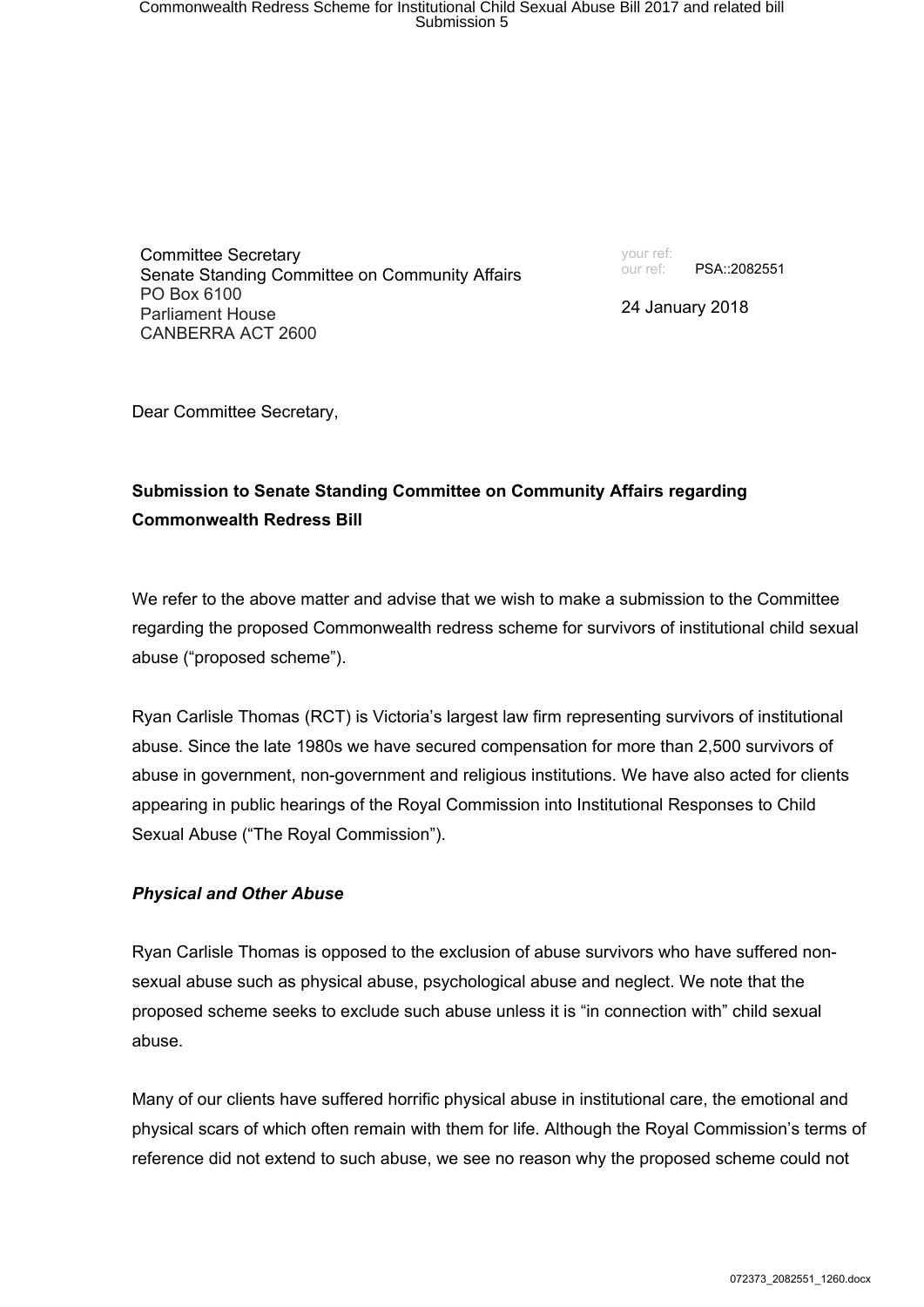$\mathfrak{p}$ 

Senate Standing Committee on Community Affairs

PSA: 2082551 24 January 2018

extend to include physical abuse, psychological abuse and neglect, even in the absence of child sexual abuse.

### *Criminal Convictions of 5 years or more*

We note that under the proposed scheme, those who have suffered sexual abuse, but who have served more than 5 years in prison, will be ineligible for redress. In our submission this exclusion is manifestly unjust.

The Royal Commission had conducted private sessions with 6,875 survivors as at 31 May 2017. Of those survivors, the Commission reported that 10.4 per cent were in prison at the time of their private sessions.

Assuming that these survivors were serving prison sentences of 5 years or more, this would mean that on the basis of those who spoke with the Royal Commission alone, 715 of those who attended private sessions would be excluded from redress on the basis of their convictions.

A significant proportion of our institutional abuse clients have criminal records, especially those who were abused as wards of the states or in the juvenile justice system. Many of our clients with criminal records stopped offending years ago. Given the survivors who spoke with Royal Commission were reported to take 23.9 years on average to disclose their abuse, it can be assumed that many would have stopped offending at the time of speaking to the Commission. Taking into account those with *past* criminal records with sentences of 5 years or more, the figure of 715 is likely be a gross underestimate of those who would be excluded by the government's proposed exemption.

It is well documented that one of the effects of child sexual abuse can include imprisonment.<sup>1</sup> Longitudinal studies have also shown that childhood abuse can considerably enhance the risk of

<sup>1</sup> Royal Commission into Institutional Responses to Child Sexual Abuse, Interim Report Volume 1, 2014, p. 117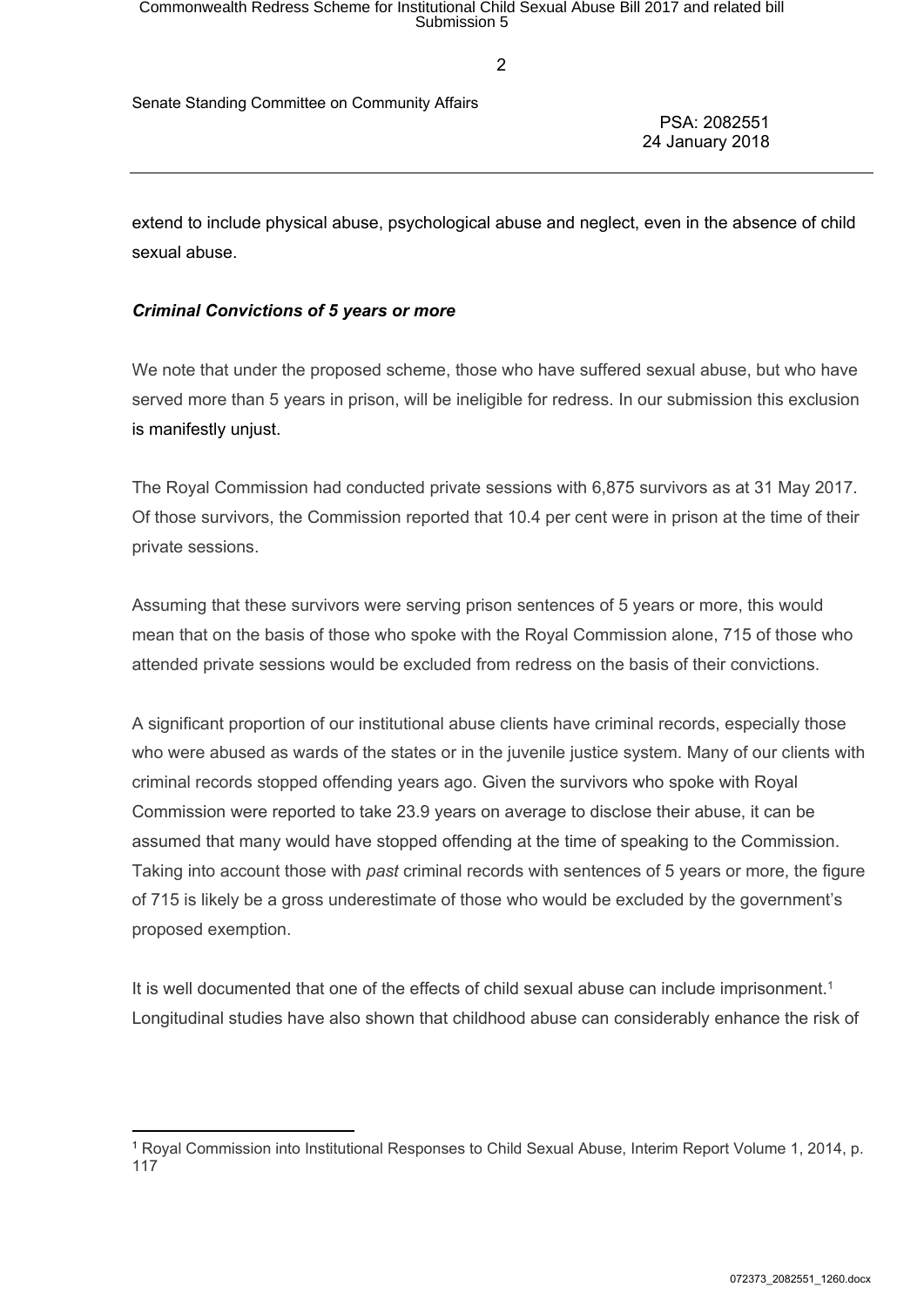Senate Standing Committee on Community Affairs

PSA: 2082551 24 January 2018

survivors resorting to crime and violence later in life, although such criminal involvement tends to decline as they approach early adulthood.<sup>2</sup>

Previous research by the Australian Institute of Criminology in 2012 has found that childhood sexual abuse survivors were almost five times more likely than their peers to be charged with an offence.<sup>3</sup> That study did not focus on survivors of institutional child abuse, but research conducted in Victoria in 2007 found that, of a sample of children aged over 10 years old and living in out-ofhome care, 21 per cent had experienced police contact in the previous six months, including having been charged with a criminal offence or being cautioned or warned by the police.<sup>4</sup>

From the testimonies we have received from our clients, it is certainly not unusual for people with significant levels of abuse to "go off the rails". Many abuse survivors tell us they turned to drugs to self-medicate, developing a drug habit for which they were then compelled to offend; others tell us they offended after becoming antisocial and resenting authority as a result of the abuse. In many instances the abuse they suffered has often had a major bearing on their criminal offending.

To include an exemption for abuse survivors with sentences of 5 years or more would effectively punish them again for crimes for which they have already served the time. Further, it is arguable that many would not have "done the time" in the first place had they not been abused. Such abuse survivors have already been punished, first by institutions where they suffered abuse, then by institutions of incarceration.

While not condoning or excusing the crimes they have committed, we need to recognise that many of the crimes stem from psychological injury, antisocial behavior and drug addiction caused by the abuse they suffered in the institutions

We submit that those abuse survivors with criminal records should be judged equally to other abuse survivors. The proposed scheme is sophisticated enough to assess each claim on its merits.

<sup>2</sup> <http://insight.vcoss.org.au/the-role-of-out-of-home-care-in-criminal-justice-outcomes>

<sup>3</sup> <http://www.sciencedirect.com/science/article/pii/S0145213417300066>

<sup>4</sup> S Wise & S Egger, The Looking After Children Outcomes Data Project: Final Report, Australian Institute of Family Studies, prepared for the Department of Human Services Victoria, 2007, p. 15.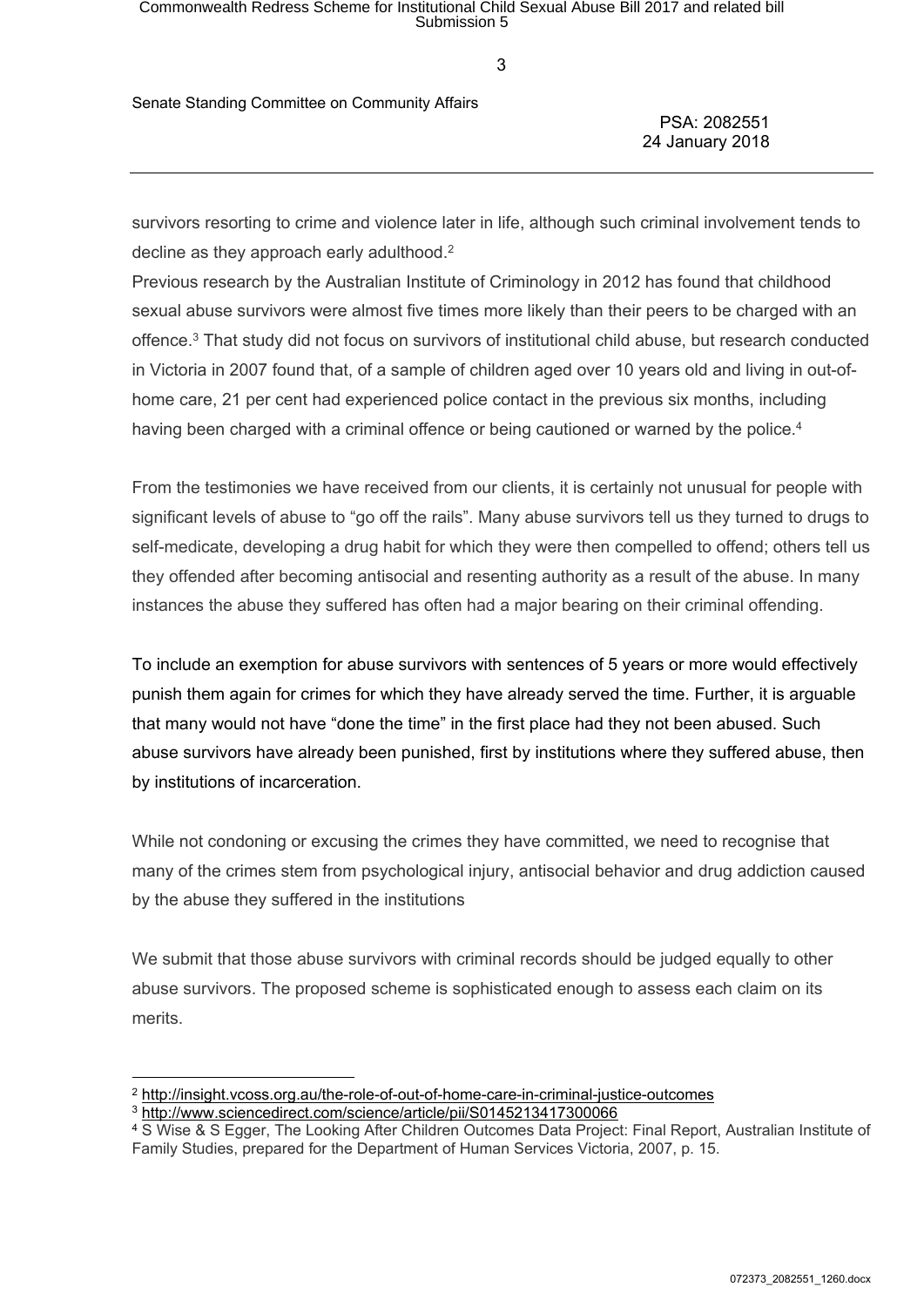# Commonwealth Redress Scheme for Institutional Child Sexual Abuse Bill 2017 and related bill<br>Submission 5

4

Senate Standing Committee on Community Affairs

PSA: 2082551 24 January 2018

#### *Our client "John's" letter*

One of our clients known by the pseudonym "John", was so incensed that survivors were going to be excluded from redress that he wrote to me recently with a letter he wanted to send to the Prime Minister's office. His letter is also extracted below and we have sent it to the Hon Malcolm Turnbull MP today.

John's letter details horrific abuse and how it led to a life of crime for a period until he got his life back on track. He deserves to be listened to. We think his letter is so powerful that we have also spoken with Jon Faine on ABC radio about it this morning<sup>5</sup> and have published it on our firm's website today,<sup>6</sup> urging people to read it. We challenge anyone to read John's letter and not be moved by it:

**What else do I need to do before I'm judged worthy of redress? Open Letter to the Prime Minister, from a survivor of child abuse and ex-'criminal' Author:** Identity kept confidential

*"The Royal Commission has recommended that a redress scheme should be set up to offer financial redress to survivors of institutional child abuse. It appears that the Turnbull government wishes to impose restrictions so that those victims who went on to become criminals are not to be considered for compensation.*

*My story is one that should make such a judgement wrong.*

I was made a ward of the state at the age of thirteen and was put away at a place called *Billabong, a division of the Turana Boys' Home. While at Billabong I was a victim of molestation by an officer of the staff, and I have made a record of his abuse. So at a young age I was a victim.*

*After this happened my life spiralled out of control completely. It had been tough already, but after being molested at this government institution I felt shattered and wanted to commit suicide, and harmed myself a number of times.*

<sup>5</sup> <http://www.abc.net.au/radio/melbourne/programs/mornings/mornings/9337762> (39.49 to 50.05 minutes)

<sup>6</sup> https://rctlaw.com.au/legal-blog/2018/what-else-do-i-need-to-do-before-im-judged-worthy-of-redress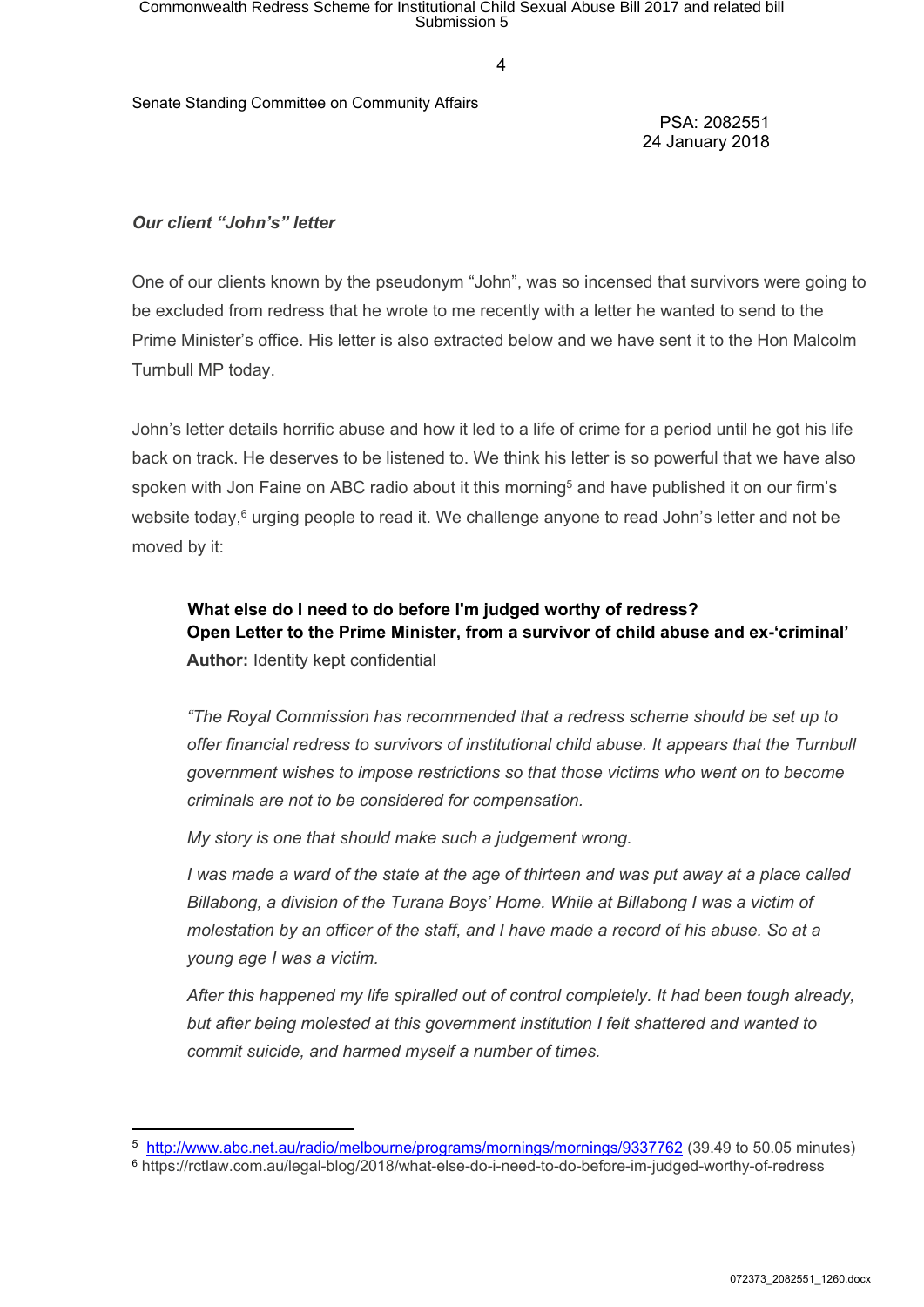Senate Standing Committee on Community Affairs

PSA: 2082551 24 January 2018

*The only comfort I found at Turana was other inmates. I learned how to survive from older* boys which led to a life of crime. Already being a petty criminal at a young age, I continued *on in that mode.*

*I was then victimised at a Salvation Army institution at Bayswater. It seemed I was a magnet for pedophiles. The abuse I suffered at Bayswater was mind boggling and sent me right over the top. I was committing major crimes at the age of 16. Armed robbery, assaults and more. All this while older people I'd been influenced by were committing shop lifting and burgling houses.*

*I was very angry and when my life of crime got moving at this young age I became a leader among older youths. My parents always tried to convince the courts that I was* easily led by older people, but if the truth be known I was more of the ring leader. So was *my hate for society. I was angry, I didn't care about my future.*

*All this happened after the Bayswater abuse, because after the Turana abuse I went bad, but tried to turn it around; even having reports from the welfare authorities that my prospects where looking better and there are reports that I was turning my life for the better, but I was still impulsive and found it hard to think right. I couldn't keep myself away from bother, though I had stopped being a thief and after passing my Junior Technical Certificate after a stint in Turana at the age of 14, I became a worker, gaining an apprenticeship in printing.*

*I was doing well at that, but committing assault after an altercation I was again committed to a short sentence at Turana Youth Training Centre, after which I was then transferred to Bayswater to do that six months.*

*I only served a short time of that sentence, but in that time I was raped, bashed, tortured, and traumatised so much that I wanted to die. Nothing was ever going to be right for my life again and even though I went back to my apprenticeship on release; it wasn't to be that I would settle into a normal life free from crime. I was ruined, and though I committed major crimes, such as robbery, I was amazed that I never committed murder; I hated life so much.*

*Can you understand how my life was?*

*Nothing was going right in my life. Bayswater, had taken away my future and other things went against me; such as being rejected for National Service. There I was, thinking I was needed and I was willing to be drafted, when many were hating such a thing. Being let*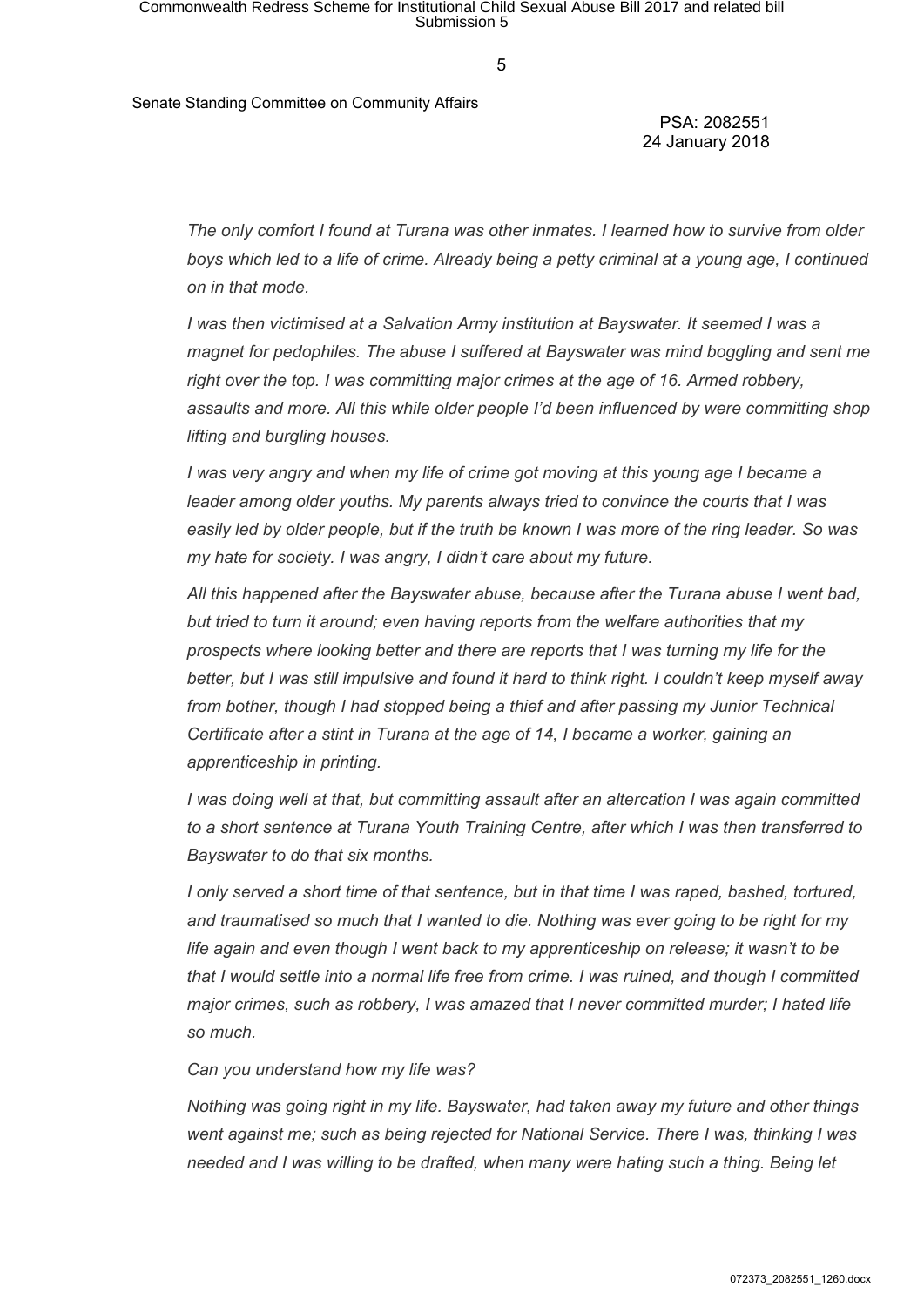Senate Standing Committee on Community Affairs

PSA: 2082551 24 January 2018

*down again I became more impulsive and the anger that had built up in me caused me that much frustration that they couldn't even control me in prison. I was continually a pain in the arse for the corrections authorities, attempting escape, assaulting prison officers, serving time in maximum security - doing time in a prison by being locked away in a prison's prison. H Division, for years. Breaking rocks and being bashed again and again by the thugs who worked there.*

What I'm leading to here is the fact that I would have been alright in life if it hadn't been for *the sexual abuse committed against me, and rejections by the system, so how can you Mr Turnbull judge me as not being eligible for compensation on the grounds of criminality?*

*I was a system-made problem.*

*All those years of trauma, even the thought that I could have been infected with AIDS from being raped, fears coming after hearing of Rock Hudson coming out saying he had caught aids from sexual intercourse as a gay man. Doctors telling the world that the Aids bug could take years to develop. Then after all that I was informed that I had a huge chance of becoming a molester myself, because what happened to me could trigger pedophilia in my own personality. Just the thought of that making me want to kill myself, to prevent that.*

*I played a huge role in the Royal Commission. I went to Adelaide and told my story and punched above my weight there, then I travelled to Sydney and added to what I had done in Adelaide. Only this time the role of the Royal Commission was more about examining* certain laws and rules of the court system. I was able to help there, not only as a victim of *institutional abuse, but as a defendant in a criminal sense. Where the laws of the court system allowed perpetrators of multiple offences separation of trials. Making it easy for perpetrators to be found not guilty, as was in my case when the pedophile was acquitted from lack of evidence. Though there were five other people telling the same story about the same person in the same year as me.*

I made out it was easy to do this but all that time I was traumatised, not only that I was *recounting being a victim, not a survivor as some called me; but a real victim who still wanted to keep others from learning of my tragic past.*

*It is noted that 10% of victims were in prison when interviewed by the Royal Commission; that might be so, but what about the other, probably, 20% that were not interviewed, because they felt belittled by the abuse and didn't want the world to know? And what*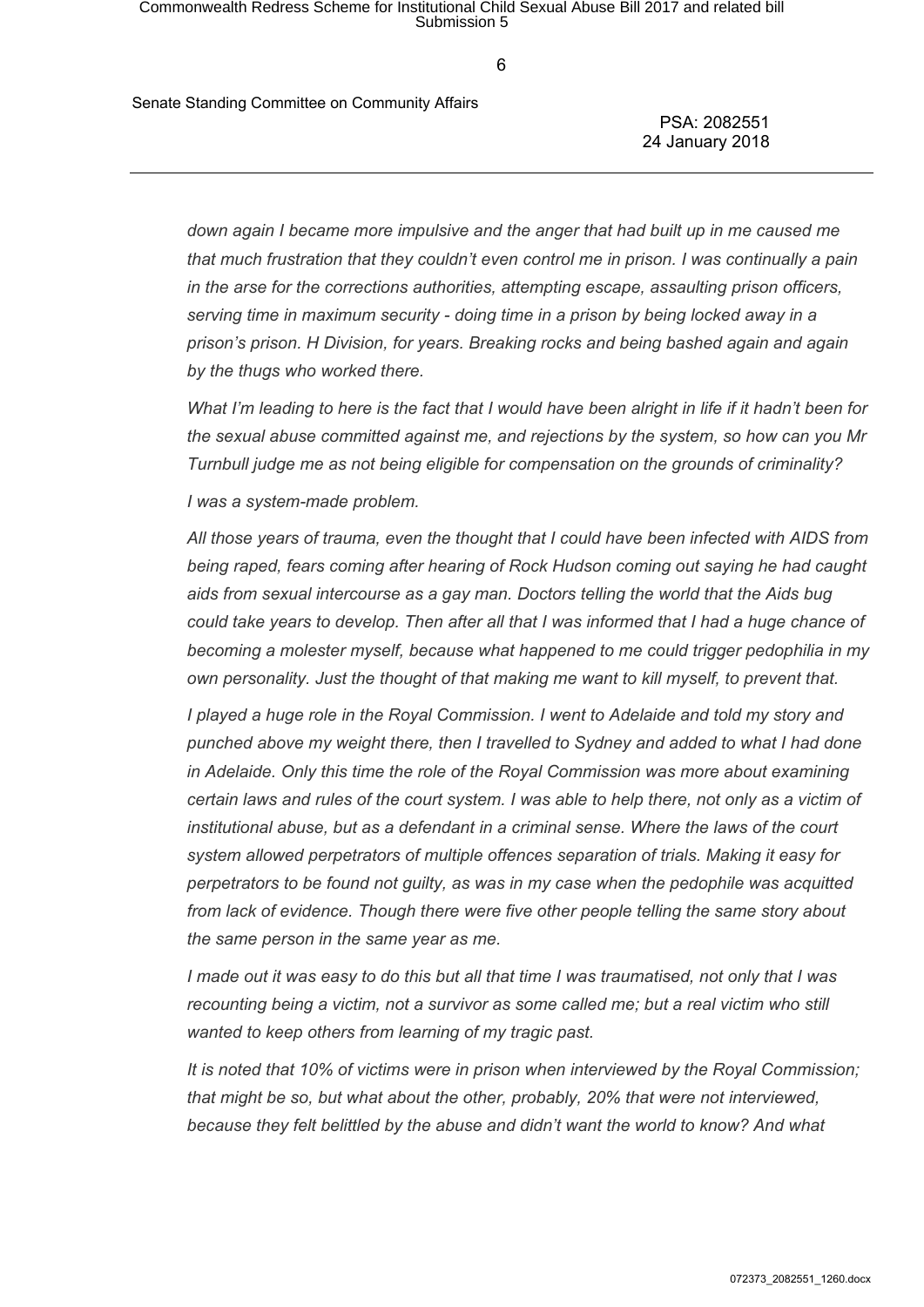Senate Standing Committee on Community Affairs

PSA: 2082551 24 January 2018

*about the percentage of victims that had died through suicide, while incarcerated, or through being involved in crime?*

I could go on with this story for many more pages, but I just want you Mr Turnbull to judge *those many victims of institutional abuse who ended up in prison as equals to all other victims, and in some cases more tragic.*

In my case I had to tell my wife and children of what happened to me. I had already turned my life around; how I found what I had been looking for most of my life; the love from a *good person coming into my life helping me became a good family man and a person my daughters are proud of."*

#### *Conclusion*

In its Final Report (at page 14), the Commission stated:

*The majority of survivors who were in prison when we spoke to them described entrenched disadvantage when they were growing up. From a young age, many were subjected to multiple types of sexual and other abuse. In the absence of any protective adults, they had learned to take care of themselves. Many had come to the attention of police and welfare authorities, when on the street or otherwise trying to fend for themselves. As children these survivors were frequently moved in and out of out-of-home care placements, sometimes homeless, and often spent time in youth detention. Many said youth detention centres were violent places and physical abuse of children by staff was tolerated as a means of enforcing rules. Frequently, we were told that the institutional cultures of youth detention and prison made it impossible to disclose any kind of abuse, especially to authorities and police.*

The proposed exclusion of survivors with criminal records from redress has not been formally included in the proposed scheme. To include such an exemption would effectively punish survivors again for crimes for which they have already served the time.